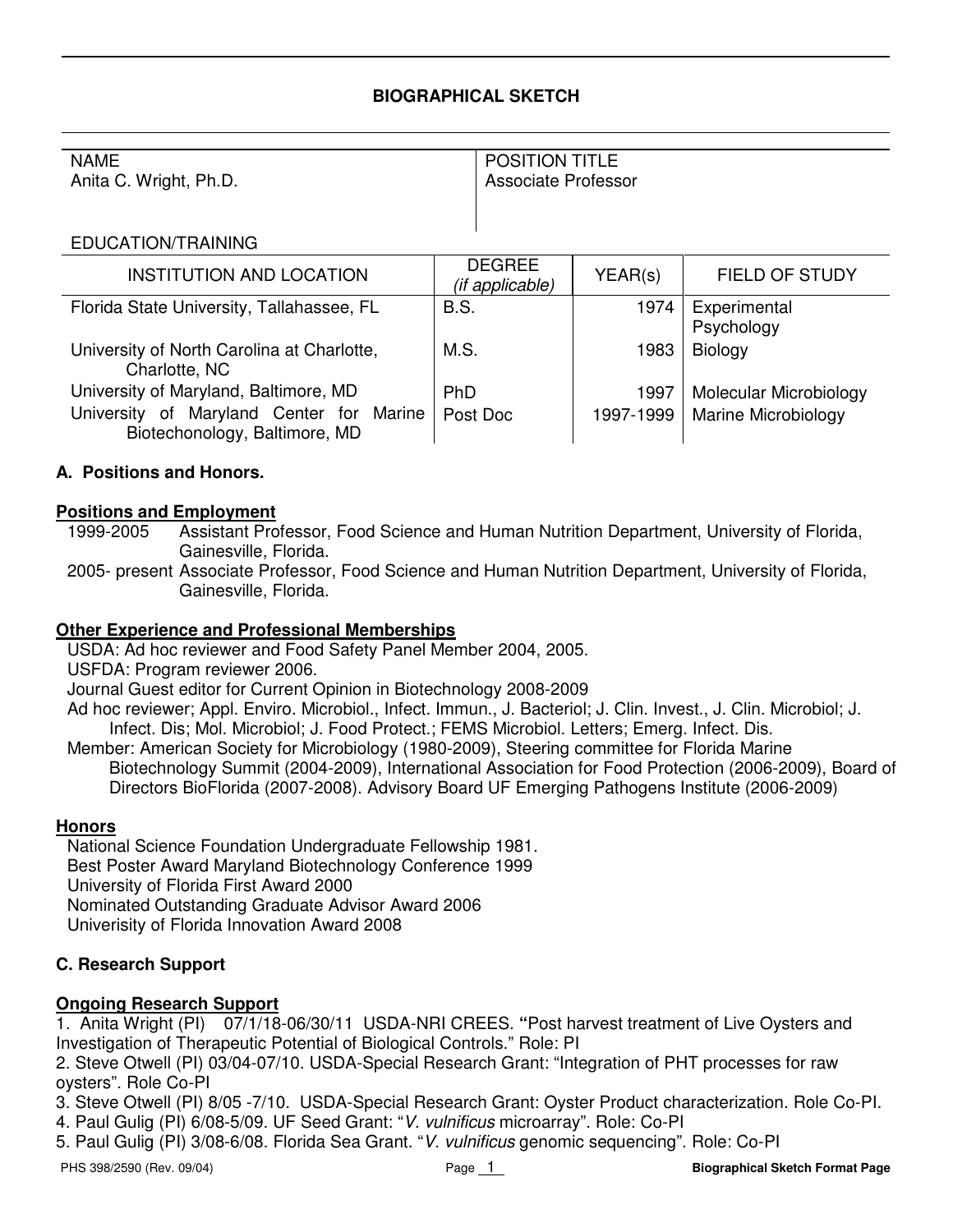6. Anita Wright (PI) 10/08-9/09. UF Innovation Award. "Role of the iron-regulatory and antimicrobial peptide hepcidin in preventing and mitigating bacterial foodborne infections." Role: PI

### **Pending.**

- 1. Wright (PI) 10/09-9/12. USDA-NRI. "Improved post harvest processing validation and virulence assessment for pathogenic Vibrio species in seafood." Role: PI
- 2. Morris (PI) 10/09-9/12. USDA-NRI. "Risk factors for potential pathogens and antimicrobial resistance genes in imported and domestic aquaculture products, and correlation with human isolates." Role: Co-PI
- 3. Wright and Johnson (PI) 10/09-9/12. CDC. "Climate change and Pathogenic vibrios." Role:Co-PI
- 4. Jones (PI) 10/09- 9/11. USDA-NRI "Effects of Antimicrobial Peptides on the Growth and Survival of Vibrio spp. and Their Potential Applications to Postharvest Treatment of Oysters." Role: mentor
- 5. Wright (PI) 2/10-1/12. Florida Sea Grant "Implementation of Vibrio monitoring methods needed to sustain Florida coastal communities" Role: PI

## **C. Selected peer-reviewed publications (in chronological order from 40 total).**

- 1. Wright, A. C., Simpson, L. M., and Oliver, J. D. 1981. The role of iron in the pathogenesis of Vibrio vulnificus. Infect. Immun. 34: 503-507.
- 2. Wright, A. C., Morris, J. G., Jr., Maneval, D. R., Jr., Richardson, K., and Kaper, J. B. 1985. Cloning of the cytoxin/hemolysin gene of Vibrio vulnificus. Infect. Immun. 50: 922-924.
- 3. Wright, A. C., Simpson, L. M., Richardson, K., Maneval, D. R., Jr., Oliver, J. D., and Morris, J. G., Jr. 1986. Siderophore production and outer membrane proteins of selected Vibrio vulnificus strains under conditions of iron limitation. FEMS Microbiol. Lett. 35: 255-260.
- 4. Morris, J. G., Jr., Wright, A. C., Roberts, D. M., Wood, P. K., Simpson, L. M., and Oliver, J. D. 1987. Identification of environmental Vibrio vulnificus isolates with a DNA probe for the cytotoxin-hemolysin gene. Appl. Environ. Microbiol. 53: 193-195.
- 5. Wright, A. C., Simpson, L. M., Oliver, J. D., and Morris, J. G., Jr. 1990. Phenotypic evaluation of acapsular transposon mutants of Vibrio vulnificus. Infect. Immun. 58: 1769-1773.
- 6. Yamamoto, K., Wright, A. C., Kaper, J. B., Morris, J. G., Jr. 1990. The cytolysin gene of Vibrio vulnificus: Sequence and relationship to Vibrio cholerae El Tor hemolysin. Infect. Immun. 58:2706- 2709.
- 7. Oliver, J. D., Guthrie, K., Preyer, J., Wright, A. C., Simpson, L. M., Siebeling, R., and Morris, J. G., Jr. 1991. Use of colistin-polymyxin G-cellulose agar for isolation of *Vibrio vulnificus* from the environment. Appl. Environ. Microbiol. 58:737-739.
- 8. Wright, A. C. and Morris, J. G., Jr. 1991. The extracellular cytolysin of Vibrio vulnificus: inactivation and relationship to virulence in mice. Infect. Immun. 59:192-197.
- 9. Brennt, C. E., Wright, A. C., Dutta, S. K., and Morris, J. G., Jr. 1991. Growth of Vibrio vulnificus in serum from alcoholics: association with high transferrin iron saturation. J. Infect. Dis. 164:1030-1032.
- 10. Miliotis, M. D., Morris, J. G., Jr., Cianciosi, S., Wright, A. C., Wood, P. K., Robbins-Browne, R. M. 1990. Identification of a conjunctivitis-associated gene locus from the virulence plasmid of Yersinia enterocolitica. Infect. Immun. 58:2470-2477.
- 11. Wright, A. C., Ahmed, H., Gauthier, J. D., Silva, A. M., Vasta, G. R. 2002. cDNA cloning of two iron superoxide dismutases from the oyster parasite, Perkinsus marinus. Molecular and Biochemical Parasitol. 123:73-77.
- 12. Wright, A. C., Powell, J. L., Kaper, J. B., Morris, J. G., Jr. 2001. Identification of a group 1-like capsular polysaccharide operon for Vibrio vulnificus. Infection and Immunity. 69:6893-6901.
- 13. Schott, E. J., Robledo, J. A. F., Wright, A. C., Silva, A. M., and Vasta, G. R. 2003. Gene organization and homology modeling of two iron superoxide dismutases of the early branching protist Perkinsus marinus. Gene 309:1-9.
- 14. Campbell\*, M. A., Wright, A. C. 2003. Real-time PCR detection of Vibrio vulnificus in oysters. Appl. Environ. Microbiol. 69: 7137 –7144.
- 15. Harwood V. J., Gandhi, J. P., and Wright, A. C. 2004. Methods for Isolation and Confirmation of Vibrio vulnificus from Oysters and Environmental Sources: A Review. J. Microbiol. Methods. 59: 301-16